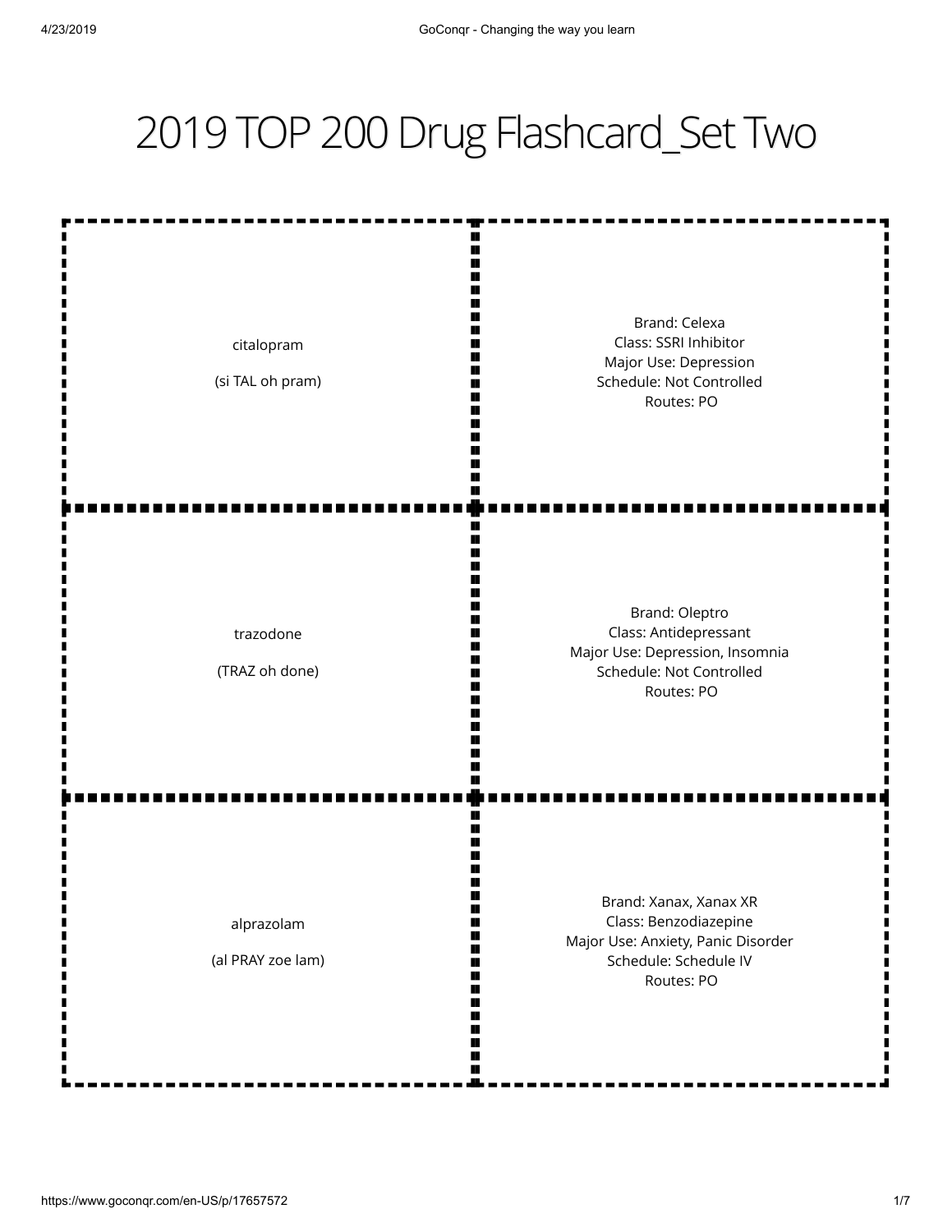| fluticasone inhaler<br>(flew TICK a sown) | Brand: Flovent HFA, Flonase<br>Class: Inhaled Steroid<br>Major Use: Asthma, Allergic Rhinitis<br>Schedule: Not controlled<br>Routes: Inhalation           |
|-------------------------------------------|-----------------------------------------------------------------------------------------------------------------------------------------------------------|
| bupropion<br>(byoo PRO pee on)            | Brand: Wellbutrin, Wellbutrin SR, Wellbutrin XL, Zyban<br>Class: Anti-depressant<br>Major Use: Depression, ADHD<br>Schedule: Not Controlled<br>Routes: PO |
| carvedilol<br>(KAR ve dil ole)            | Brand: Coreg, Coreg CR<br>Class: Beta Receptor Blocker (B1 + B2)<br>Major Use: Hypertension, CHF<br>Schedule: Not controlled<br>Routes:PO                 |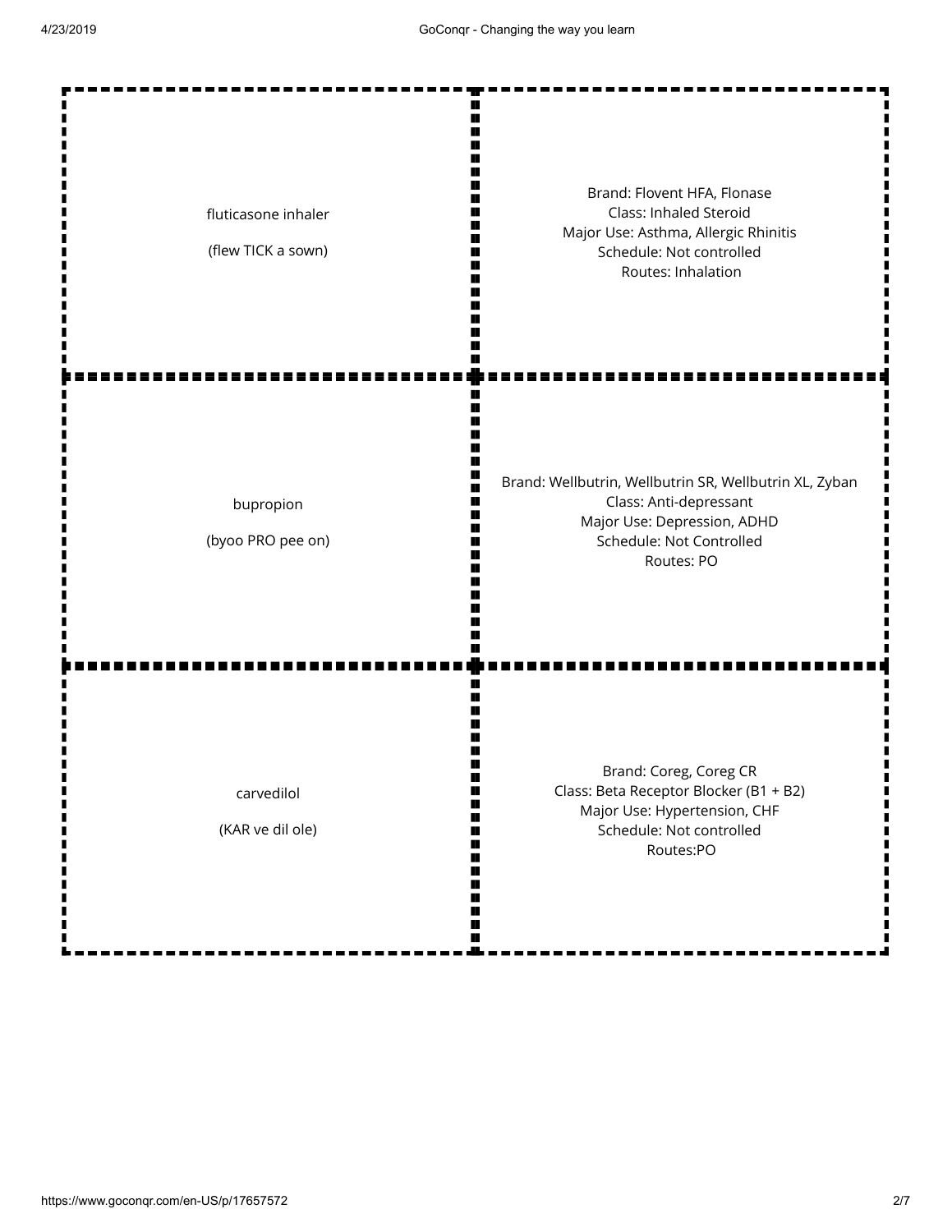| potassium chloride<br>(poe TASS ee um) | Brand: K-Dur, Klor-Con, Micro-K<br>Class: Potassium Supplement<br>Major Use: Hypokalemia<br>Schedule: Not Controlled<br>Routes: PO, IV     |
|----------------------------------------|--------------------------------------------------------------------------------------------------------------------------------------------|
| tramadol<br>(TRAM a dol)               | Brand: Ultram, Ultram ER<br>Class: Non-Narcotic pain reliever<br>Major Use: Pain relief<br>Schedule: Schedule IV<br>Routes: PO             |
| Pantoprazole<br>(pan TOE pra zole)     | Brand: Protonix<br>Class: Proton Pump Inhibitor<br>Major Use: GERD, Gastric Ulcer, h. pylori<br>Schedule: Not controlled<br>Routes: PO, IV |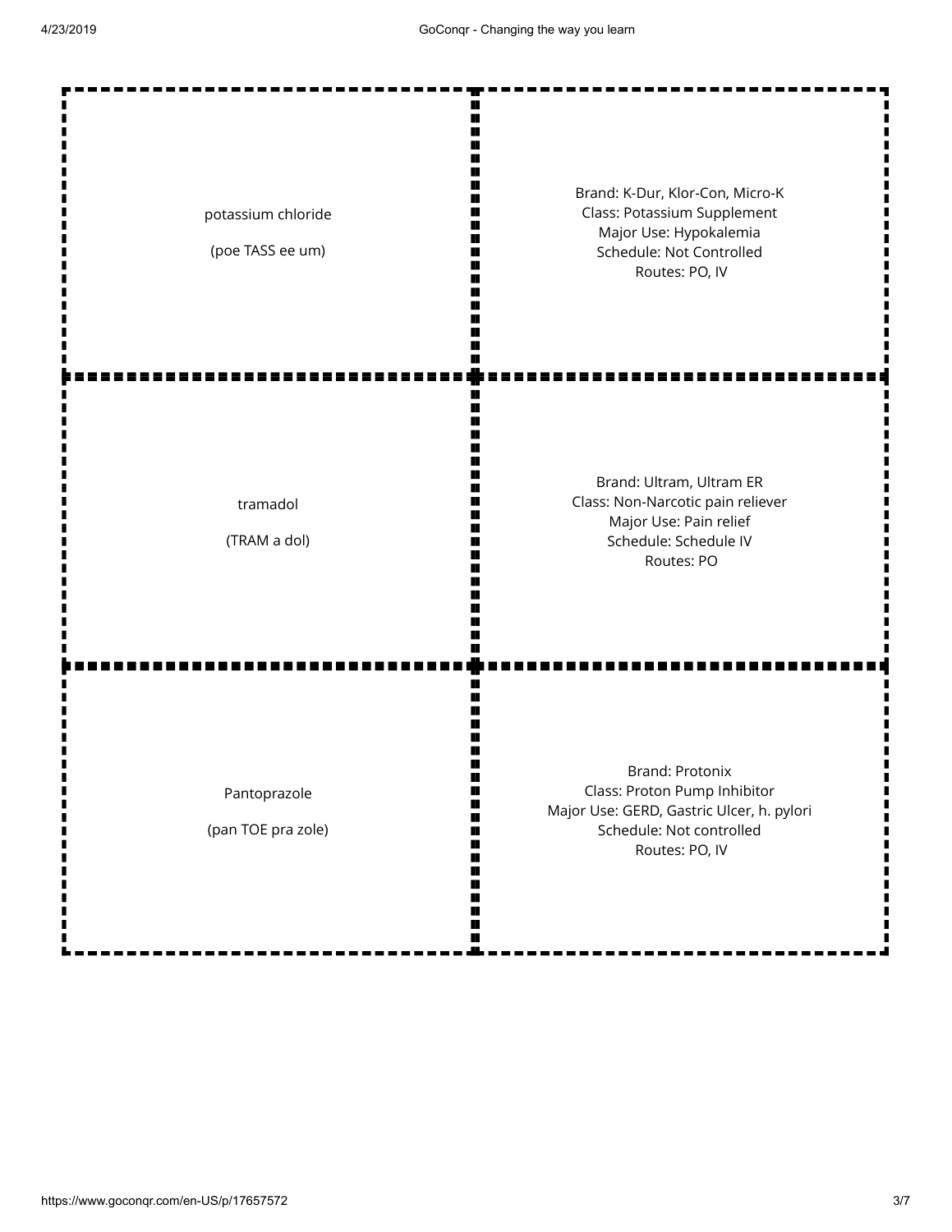| montelukast<br>(MON te LOO Kast)     | Brand: singulair<br>Class: Leukotriene inhibitor<br>Major Use: Bronchospasm, allergic rhinitis<br>Schedule: Not Controlled<br>Routes: PO |
|--------------------------------------|------------------------------------------------------------------------------------------------------------------------------------------|
| escitalopram<br>(ES sys TAL oh pram) | Brand: Lexapro<br>Class: SSRI inhibitor<br>Major Use: Depression, Anxiety<br>Schedule: Not Controlled<br>Routes: PO                      |
| prednisone<br>(PRED ni sone)         | Brand: Deltasone, Sterapred<br>Class: Corticosteroid<br>Major Use: Inflammation, Asthma<br>Schedule: Not controlled<br>Routes: PO        |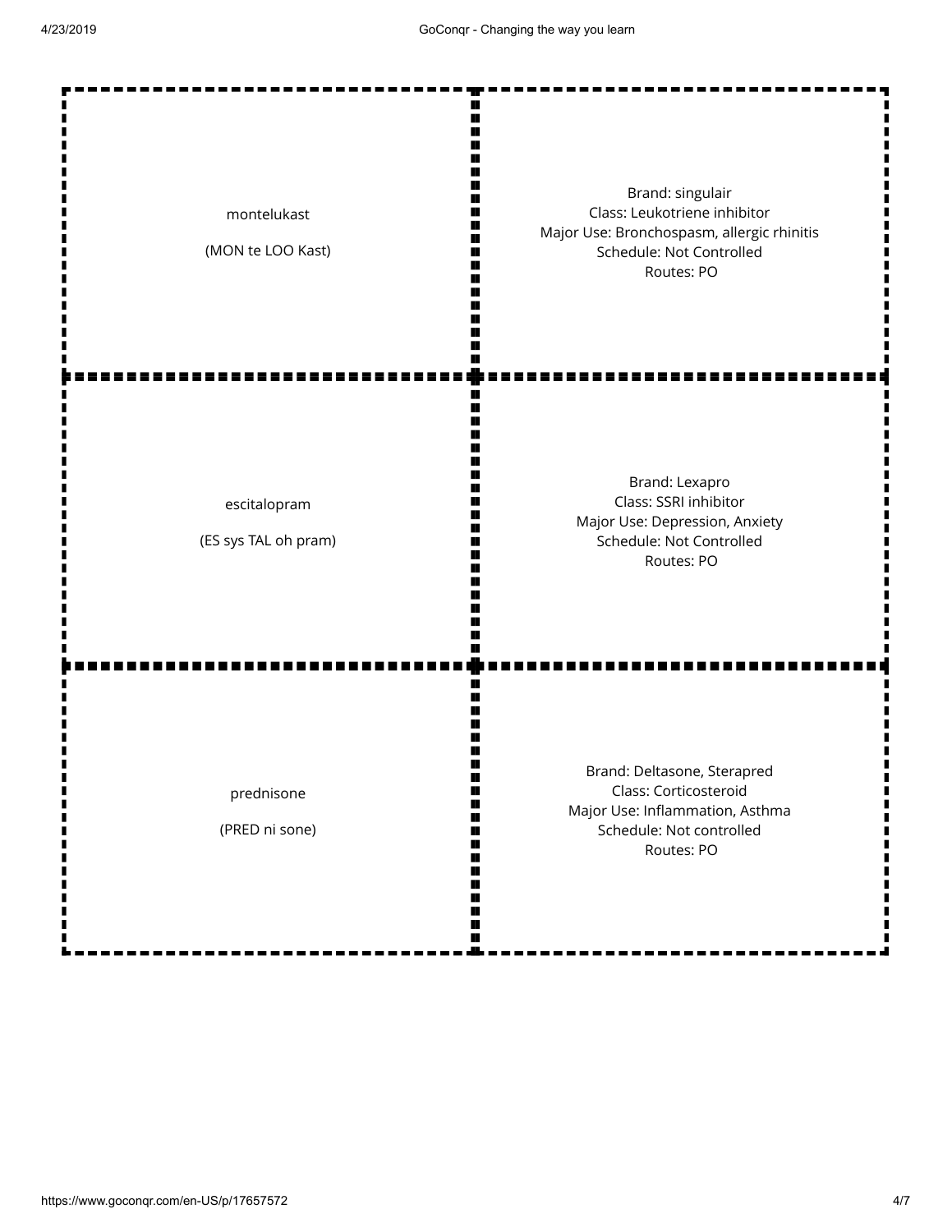| rosuvastatin<br>(roe SOO va STAT in) | <b>Brand: Crestor</b><br>Class: HMG-CoA Reductase Inhibitor<br>Major Use: Hypercholesterolemia<br>Schedule: Not Controlled<br>Routes: PO |
|--------------------------------------|------------------------------------------------------------------------------------------------------------------------------------------|
| ibuprofen<br>(EYE bue PROE fen)      | Brand: Motrin, Advil<br>Class: Non-steroidal anti-inflammatory<br>Major Use: Pain Relief<br>Schedule: Not controlled<br>Routes: PO       |
| Meloxicam<br>(mel OX i kam)          | Brand: Mobic<br>Class: Non-steroidal anti-inflammatory<br>Major Use: Pain relief<br>Schedule: Not controlled<br>Routes: PO               |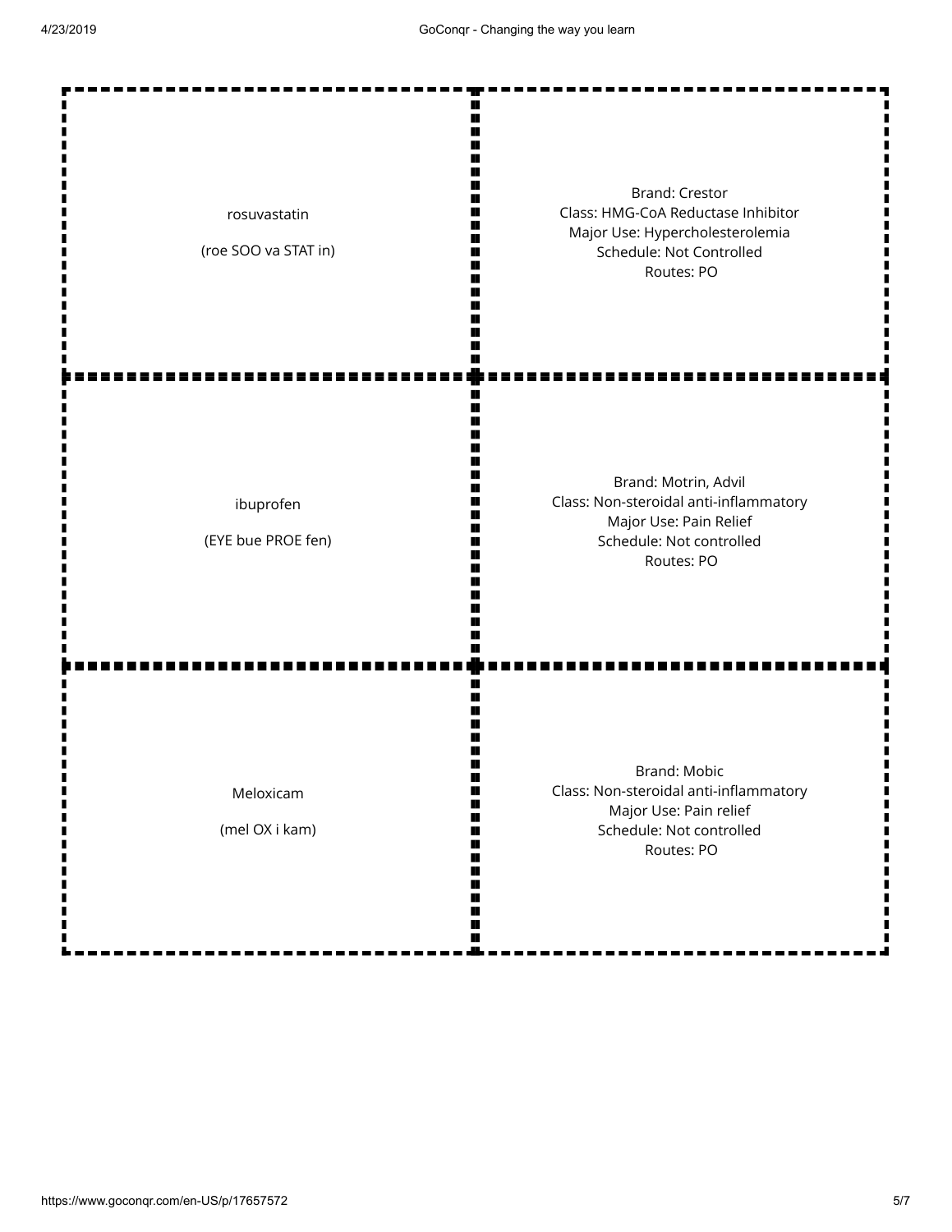